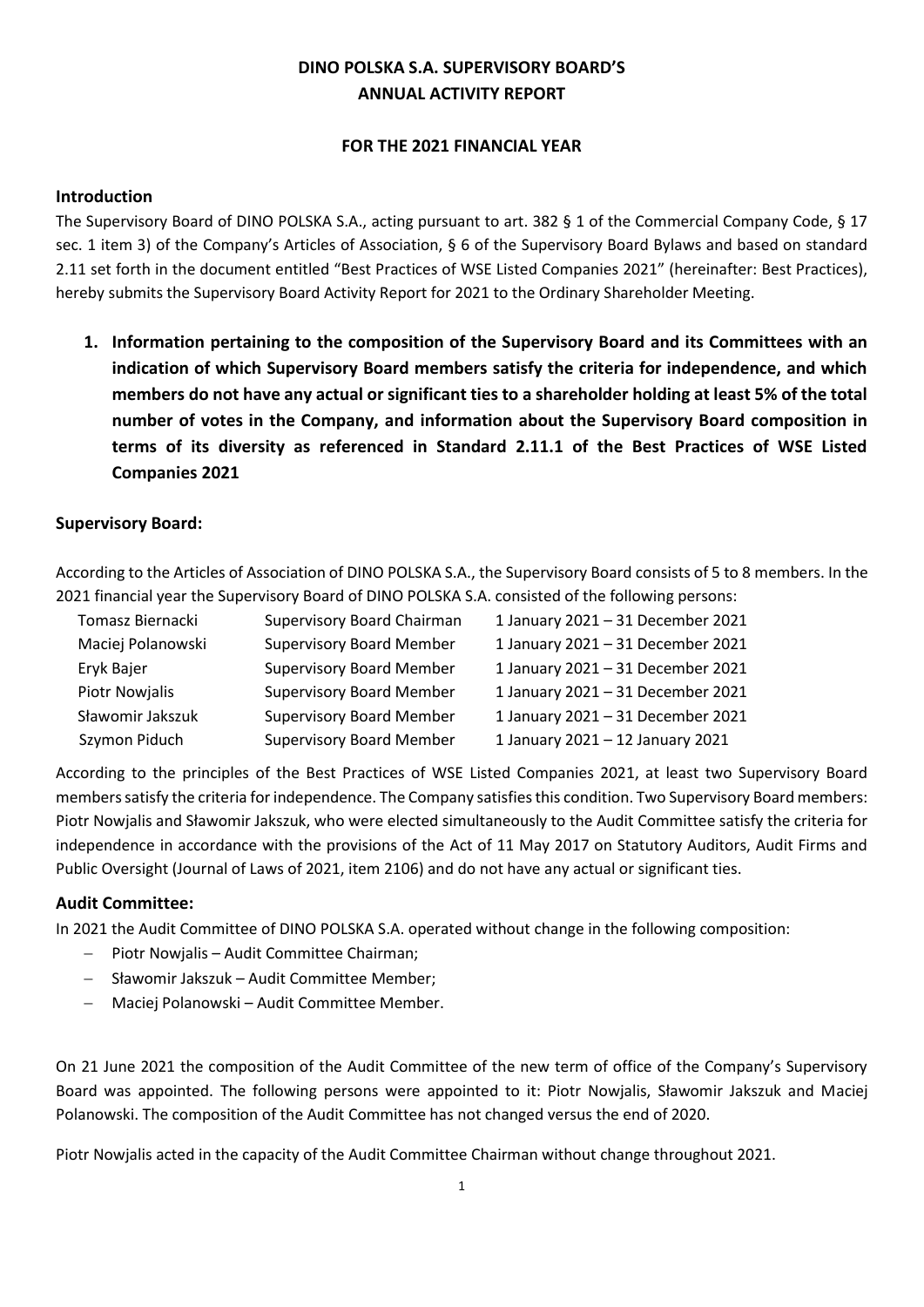# **2. Summary of the activity of the Supervisory Board and its Committees referenced in Standard 2.11.2 of the Best Practices**

## **Supervisory Board:**

The Supervisory Board of DINO POLSKA S.A. as a standing supervisory body discharged its functions at the Supervisory Board meetings convened for this purpose. In the 2021 financial year the Supervisory Board held three meetings on the following dates: 23 April, 3 September and 26 November. Supervisory Board meetings were convened through written notifications sent to all the Supervisory Board members containing the proposed agenda of the meeting. In matters that required an immediate decision, the Supervisory Board adopted resolutions using the "written procedure" (by circulation). Resolutions adopted by circulation included mainly resolutions to approve the purchase of real properties.

The agenda of the respective meetings of the Supervisory Board resulted from arrangements made by the members of the Company's Supervisory Board and Management Board. The arrangements with the Company's Management Board included also the issues related to the preparation of the necessary materials, analyses and explanations concerning the issues discussed at the meetings.

In the reporting period in question, the Supervisory Board adopted resolutions on the following dates:

| <b>Date</b> | <b>Resolution adoption procedure:</b> |
|-------------|---------------------------------------|
| 2021-01-08  | By circulation                        |
| 2021-01-26  | By circulation                        |
| 2021-01-27  | By circulation                        |
| 2021-02-10  | By circulation                        |
| 2021-03-01  | By circulation                        |
| 2021-03-08  | By circulation                        |
| 2021-03-16  | By circulation                        |
| 2021-03-23  | By circulation                        |
| 2021-04-02  | By circulation                        |
| 2021-04-19  | By circulation                        |
| 2021-04-23  | Meeting                               |
| 2021-05-06  | By circulation                        |
| 2021-05-07  | By circulation                        |
| 2021-06-08  | By circulation                        |
| 2021-06-15  | By circulation                        |
| 2021-06-16  | By circulation                        |
| 2021-06-18  | By circulation                        |
| 2021-07-16  | By circulation                        |
| 2021-07-19  | By circulation                        |
| 2021-07-20  | By circulation                        |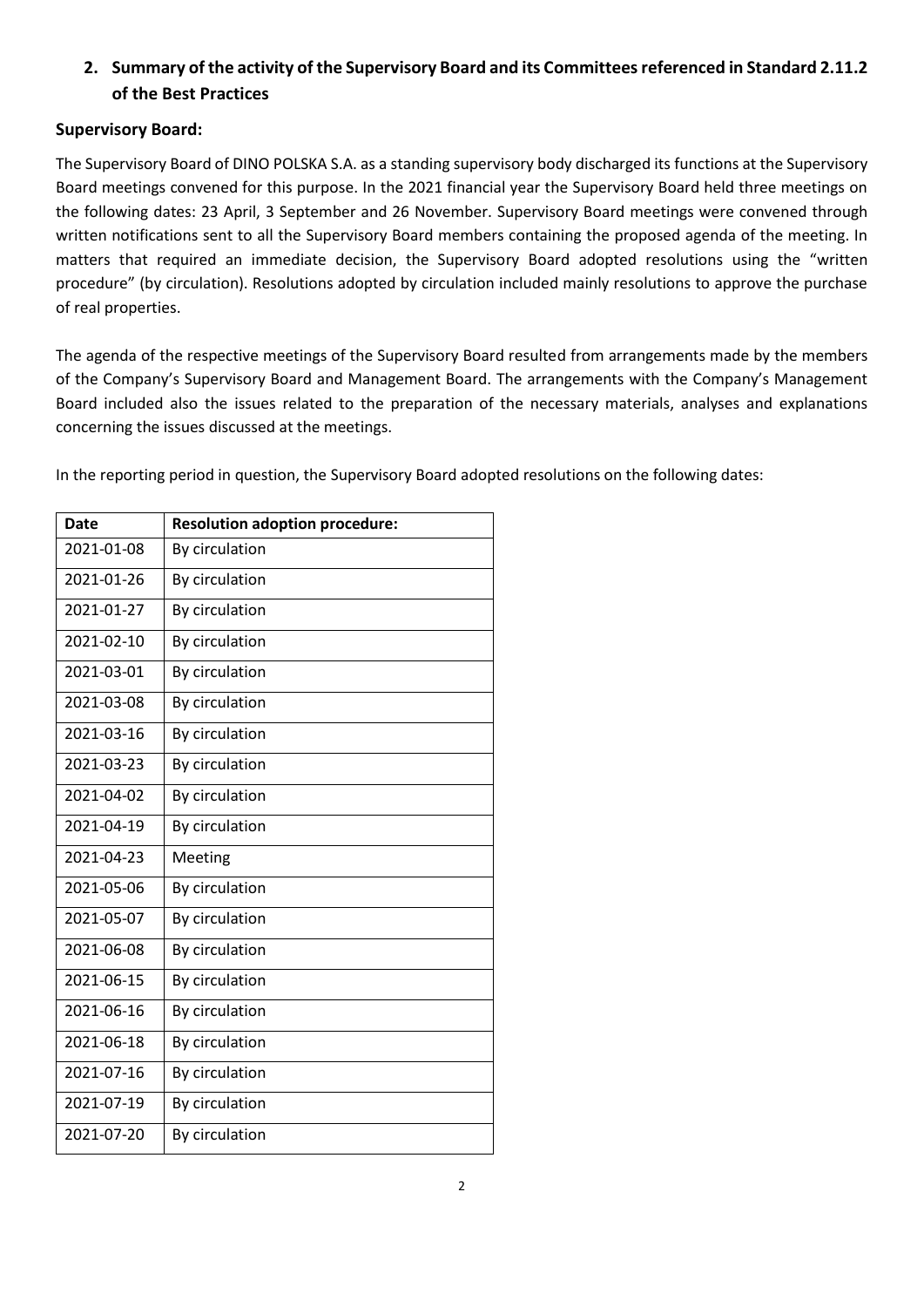| <b>Date</b> | <b>Resolution adoption procedure:</b> |
|-------------|---------------------------------------|
| 2021-07-27  | By circulation                        |
| 2021-08-06  | By circulation                        |
| 2021-09-02  | By circulation                        |
| 2021-09-03  | Meeting                               |
| 2021-09-06  | By circulation                        |
| 2021-09-07  | By circulation                        |
| 2021-09-08  | By circulation                        |
| 2021-09-09  | By circulation                        |
| 2021-09-23  | By circulation                        |
| 2021-10-11  | By circulation                        |
| 2021-10-20  | By circulation                        |
| 2021-10-25  | By circulation                        |
| 2021-10-27  | By circulation                        |
| 2021-10-29  | By circulation                        |
| 2021-11-19  | By circulation                        |
| 2021-11-26  | Meeting                               |
| 2021-11-29  | By circulation                        |
| 2021-12-02  | By circulation                        |
| 2021-12-03  | By circulation                        |
| 2021-12-07  | By circulation                        |
| 2021-12-10  | By circulation                        |

The financial performance in the various months of 2021 constituted a standing topic at the Supervisory Board meetings. Moreover, the Supervisory Board adopted resolutions on the following matters:

- − consenting to enter into various loan agreements or increase the principal of an existing loan,
- − consenting to modify a surety for the payment of liabilities,
- − approving the procedure for the periodic evaluation of significant transactions executed on arm's length conditions,
- − issuing sole promissory notes,
- − appointing new Audit Committee Members,
- − consenting to launch another bond issue,
- − approving the budget of the DINO POLSKA S.A. Group for 2022.

Overall, the Supervisory Board adopted 70 resolutions in 2021.

## **Audit Committee:**

The Audit Committee held seven meetings in 2021. **The first Audit Committee meeting in 2021 was held on 7 January 2021.**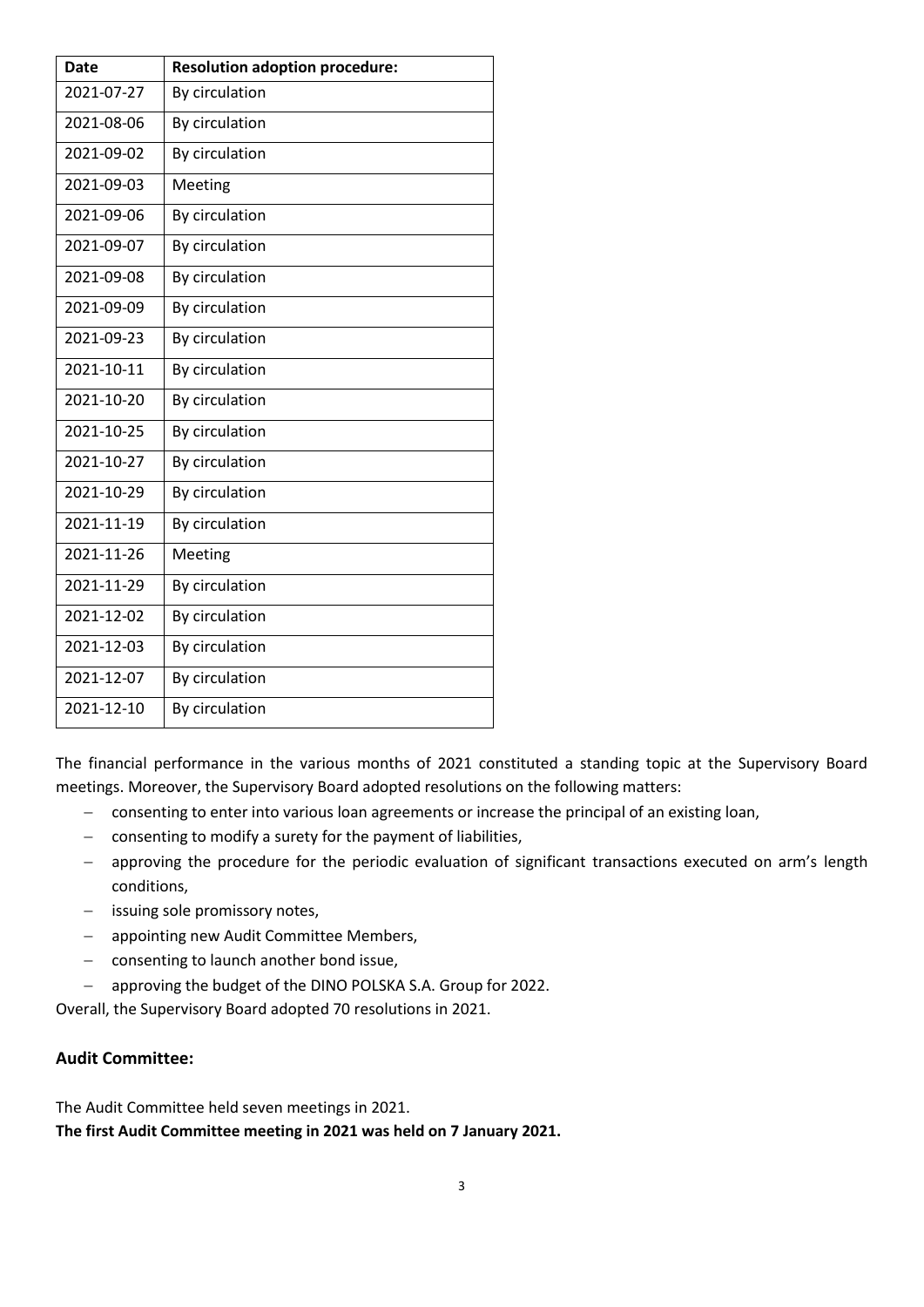All Members took part in the meeting. The Audit Committee met with the audit firm auditing the Company's financial statements during the meeting. The auditor advised of the audit scope and strategy, it delivered a comprehensive presentation concerning the identification of significant risk while pointing out that the most attention was once again devoted to the following areas during the audit: (1) settlement of revenue in contracts with suppliers, (2) uncertainty related to the tax treatment of transactions with related parties; (3) risk of circumventing control by the Management Board and the management of the Company / Group companies – this risk is inseparably tied to every business entity (according to International Audit Standards); (4) purchase of land on non-arm's length conditions; (5) purchase of merchandise and services on non-arm's length conditions. The audit firm representatives confirmed that the revenue under contracts with suppliers had been duly recognized in the accounting ledgers and financial statements in all material aspects. The Audit Committee was also advised that the statutory auditors had not identified any instances of fraud or illegal acts involving the Company's senior management. The Dino Group's results for the first 9 months, i.e. up to 30 September 2020 were discussed. Then a discussion was held on the Dino Group's investment processes in progress while giving consideration to the newly built distribution centers in Sierpc and Sieroniowice. The impact exerted by the COVID 19 pandemic on the Group's business was discussed while pointing out that the pandemic has not had a material adverse impact on the results of the Group/Company. Moreover, the auditor delivered a presentation of the factoring liabilities.

The accounting policy and updates thereto were also discussed as standard points of communication with the auditor along with the process of documenting internal controls. In addition, the auditor discussed the situation on the retail trade market.

#### **The second Audit Committee meeting was held on 3 February 2021.**

The "*Procedure for the periodic evaluation of significant transactions executed on arm's length conditions in the course of the company's ordinary business in DINO POLSKA S.A. and its Group*" was discussed and a resolution endorsing this document was adopted. Then the "*Internal Audit Bylaws in DINO POLSKA S.A.*" presented by the Internal Auditor were discussed. The Audit Committee endorsed the presented document. The "*Internal Audit Plan in DINO POLSKA S.A. for 2021*" presented by the Internal Auditor was discussed. The plan, after incorporating the Audit Committee's remarks was endorsed at the subsequent meeting.

The following documents presented by the Internal Auditor were discussed:

- "*List of Control Mechanisms to Mitigate Risk*";
- "*Internal Auditor's Code of Conduct*";
- *"Program to ensure and enhance the quality of Internal Audit in DINO POLSKA S.A."*

resolutions were adopted to endorse the documents specified above. Then the auditor discussed the risk matrix. A recommendation was made to enrich the matrix with additional risks that may emerge in Agro-Rydzyna sp. z o.o. The report on the activities conducted in 2020 presented by the Internal Auditor was discussed.

#### **The third Audit Committee meeting was held on 4 March 2021.**

All the members took part in the Audit Committee meeting. During the meeting a discussion was held with the audit firm auditing the Company's financial statements on issues related to auditing the standalone financial statements of DINO POLSKA S.A. in 2020 and the consolidated financial statements of the Dino Group in 2020. The audit firm presented the work scope and schedule and the strategies for auditing the financial statements. Selected data from the consolidated financial statements were then presented. The auditor discussed the most significant risks of misstatement in the financial statements. According to the auditor, the most significant risks were as follows: (1) the risk relaetd to the erroneous settlement of revenue under contracts with suppliers; (2) the tax risk ensuing from the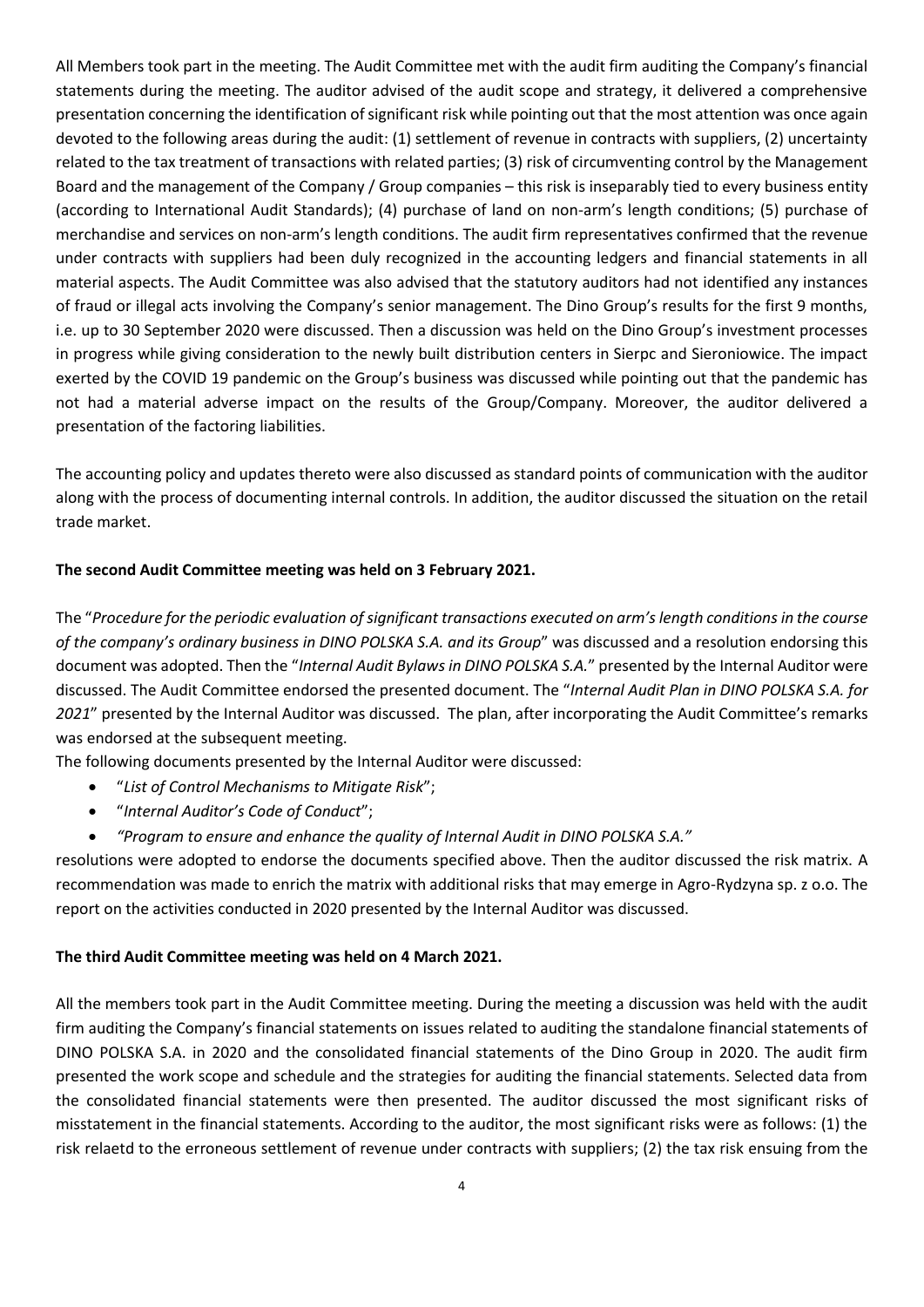purchase of merchandise, services and land on non-arm's length conditions; (3) the risk of abuse of control by the Company's Management Board and management - a risk that inseparably appears in every business.

The pandemic's impact on the Dino Group's business was discussed. It was pointed out that the pandemic did not have a material adverse impact on the business of the Company/Group in 2020. The measurement of financial liabilities, including investment facilities and bonds was presented. Other material audit and accounting issues identified during the audit were discussed.

In the latter portion of the meeting Michał Krauze, Management Board Member of DINO POLSKA S.A. presented and discussed the risk matrix for Agro-Rydzyna sp. z o.o. and the Company's IT Department with the Audit Committee. The Audit Committee recommended extending the risk matrix of Agro-Rydzyna sp. z o.o. to include the additional risks identified during the discussion.

#### **The fourth Audit Committee meeting was held on 10 March 2021.**

The "Audit Committee's 2020 Activity Report" was discussed and adopted at the meeting.

#### **The fifth Audit Committee meeting was held on 23 April 2021.**

Michał Krauze, Management Board Member of DINO POLSKA S.A. reported on the bids submitted by audit firms pertaining to the review and audit of the Company's financial statements. The Company evaluated the bids according to the selection criteria defined in the tender documentation. The selection criteria were as follows:

- a) experience in auditing the financial statements of public companies,
- b) professionalism,
- c) familiarity with the retail trade industry,
- d) position of the statutory auditor on the audit services market,
- e) contents and presentation of the bid,
- f) price.

After reviewing the Company's report on conducting the procedure to select the audit firm authorized to audit the financial statements of the Dino Group companies, the Audit Committee adopted a resolution to recommend the selection of an audit firm to conduct the statutory audit of the public interest entity. The Audit Committee recommended the selection of ERNST & YOUNG AUDYT POLSKA sp. z o.o. sp.k. for the period of the next three years (2021, 2022 and 2023). Moreover, the Audit Committee Members discussed the standalone financial statements of DINO POLSKA S.A. and the consolidated financial statements of the Dino Group. The Audit Committee adopted a resolution to give the Audit Committee's recommendation to the Supervisory Board to approve the standalone financial statements and the consolidated financial statements of the Dino Group for the financial year ending 31 December 2020.

## **The sixth meeting of the Audit Committee was held on 17 August 2021.**

The audit firm presented consolidated financial highlights for H1 2021. Then a presentation was made of the most significant risks of misstating the financial statements encompassing the following: (1) identification of bonuses, discounts and the settlements related thereto; (2) risk of circumventing control by the Management Board and the management of the Company / Group companies – this risk is inseparably tied to every business entity (according to International Audit Standards); (3) purchase of land on non-arm's length conditions; (4) purchase of merchandise and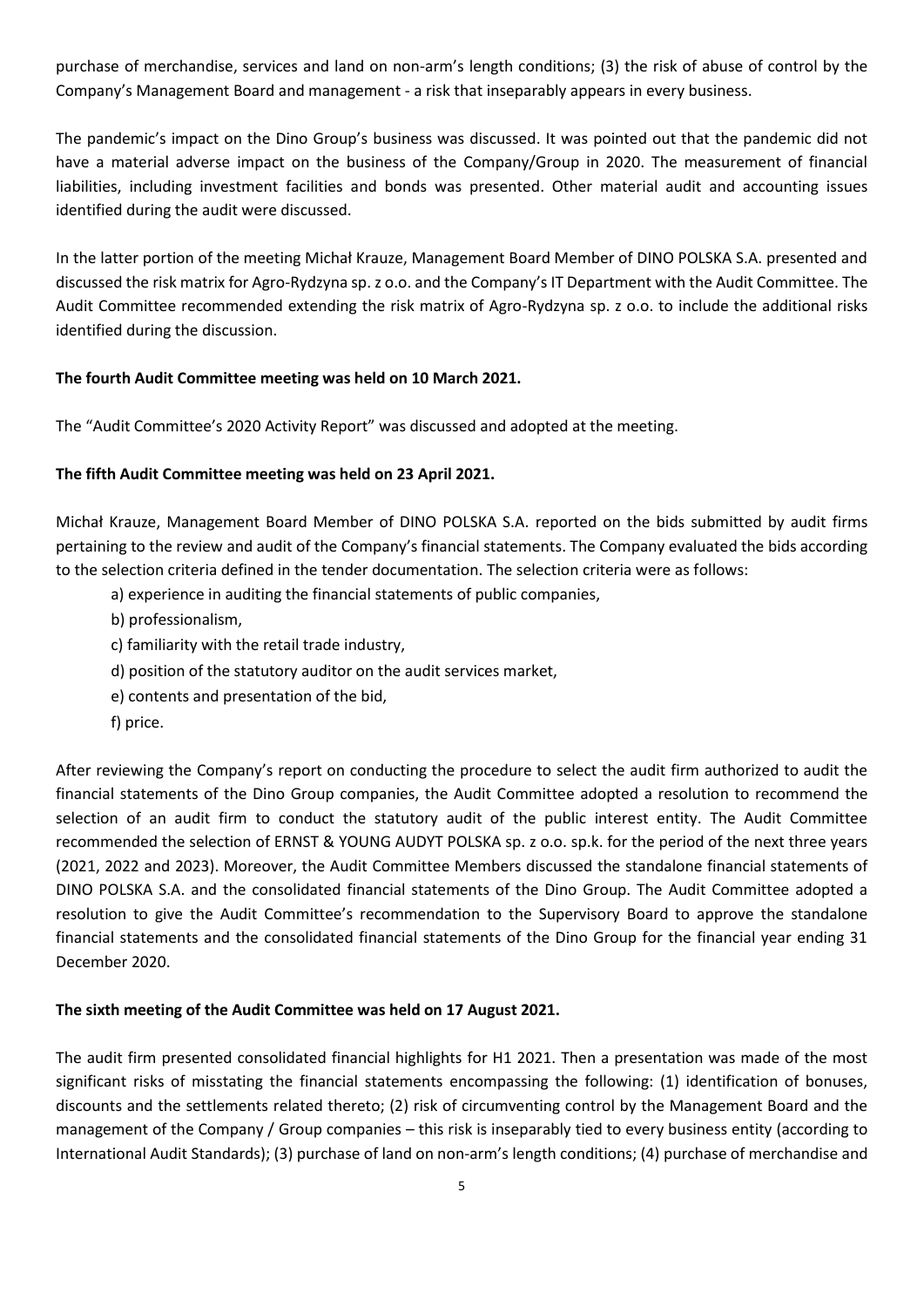services on non-arm's length conditions. Subsequently, audit and accounting issues and the impact exerted by the COVID-19 pandemic on the Group's business were discussed. The pandemic has not exerted a material adverse impact on the results of the Group/Company and no threats related thereto have been posited in respect of the Group being a going concern.

Then, the results of the analysis of the recoverability of property, plant and equipment were presented and a discussion was held on the process of recognizing bonuses, discounts and associated settlements. The auditors did not identify any irregularities in this area.

In addition, a discussion was held on the measurement of financial liabilities (investment facilities and bonds) and factoring liabilities.

In the latter part of the meeting in which the Company's Internal Auditor took part, the self-assessment of the work done by the Internal Audit Department was discussed.

The self-assessment of the work done by Internal Audit in DINO POLSKA S.A. was prepared in accordance with *"Standard 1300 – the Program to ensure quality enhancement".* The Audit Committee did not put forward any remarks on the presented document. Subsequently, the Internal Auditor discussed the execution of the annual Internal Audit Plan. The audit tasks conducted in the identified areas were discussed.

Sławomir Jakszuk, Audit Committee Member advanced the candidacy of Piotr Nowjalis to be the Audit Committee Chairman in the new term of office. This resolution was adopted with two votes in favor (Maciej Polanowski, Sławomir Jakszuk). Piotr Nowjalis abstained.

## **The seventh meeting of the Audit Committee was held on 26 November 2021.**

All the members of the Audit Committee took part in the meeting. The Internal Auditor presented the "*Internal Audit Plan in DINO POLSKA S.A. for 2022*", which was endorsed by the Audit Committee. The plan was prepared based on the risk matrix. The risk matrix encompasses the risks to which the Company is exposed in various areas of its business, along with the probability and consequences of their occurrence. Subsequently, the Internal Auditor presented the "*Risk Management Procedure in DINO POLSKA S.A.*", which was endorsed by the Audit Committee.

**3. Evaluation of the Company's standing on a consolidated basis, including an evaluation of its internal control, risk management and compliance systems and the internal audit function along with information on the actions the Supervisory Board took to carry out this evaluation as referred to in Standard 2.11.3 of Best Practices.** 

## **Internal control system:**

DINO POLSKA S.A. has an extensive internal control system in place whose task is to facilitate effective prevention and rapid elimination of any irregularities. The internal control system covers in essence all the areas of the Company's operation and all of its organizational units. Within the framework of reviewing the financial statements, the financial statements are reviewed by an independent statutory auditor.

The Parent Company's standalone financial statements have been prepared in accordance with the following:

- 1. Accounting Act of 29 September 1994 (consolidated version: Journal of Laws of 2021, item 217, as amended),
- 2. Internal accounting procedures based on the accounting policies in effect in DINO POLSKA S.A.,
- 3. applicable law and provisions of the articles of association of DINO POLSKA S.A.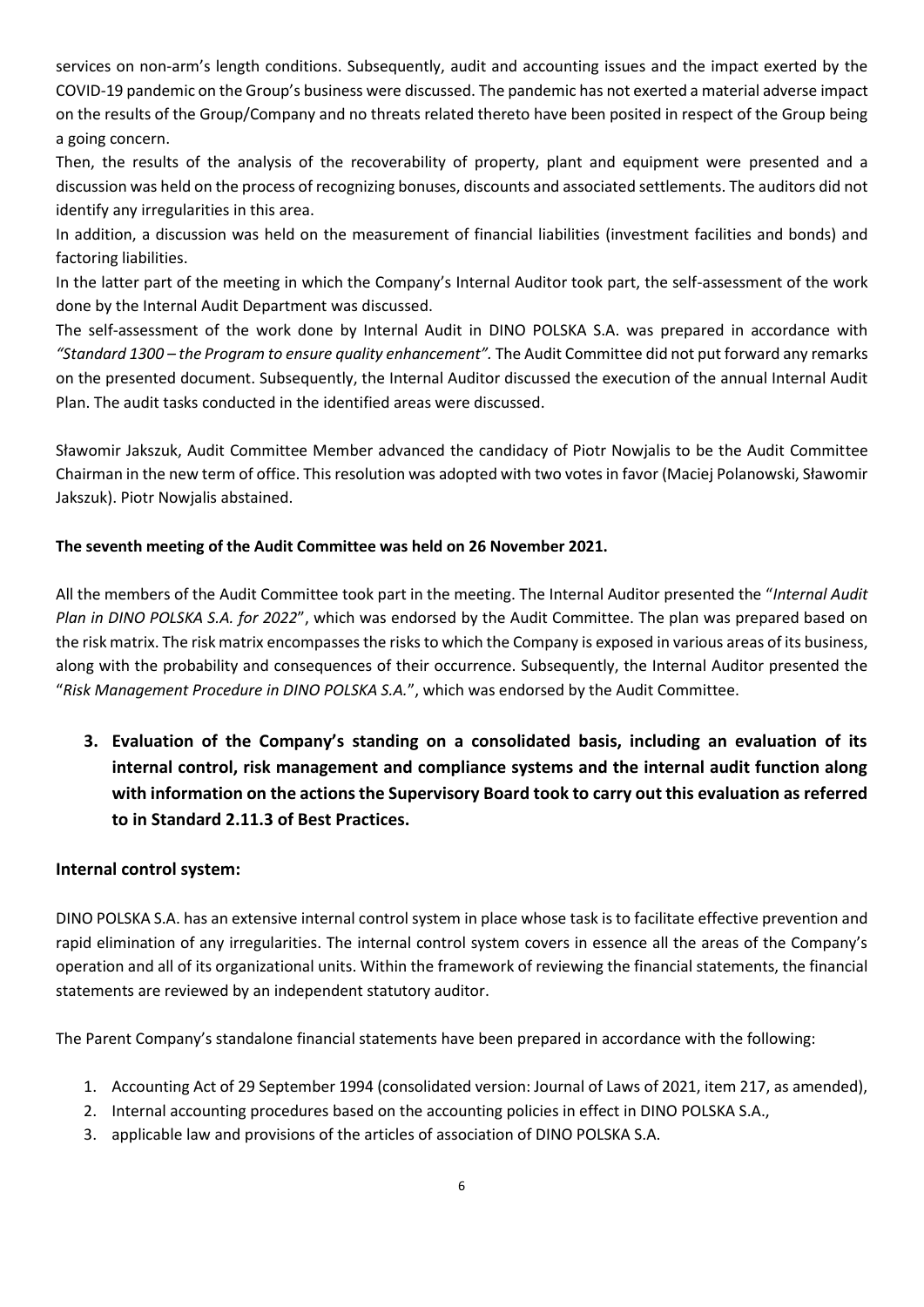The consolidated financial statements have been prepared in accordance with the International Financial Reporting Standards as endorsed by the European Union – they include adjustments that are not recognized in the accounting ledgers of all the Dino Group companies, which are made in order to restate the standalone financial data of the Parent Company and the Dino Group's Subsidiaries to ensure compliance with IFRS.

The process of preparing financial statements is covered by an internal control and risk management system, which contributes to the credibility and accuracy of financial reporting, and compliance with the law and internal regulations. The internal control system entails:

- $\triangleright$  control activities performed by employees of the Dino Group companies as part of their tasks and duties (the current allocation of duties rules out the possibility of one employee performing activities related to the execution and documentation of business operations from beginning to end),
- ➢ functional control performed by all the employees in managerial positions who oversee the organizational cells reporting to them,

Risk management in the process of preparing the financial statements is based on risk identification and assessment combined with defining and taking actions aimed at minimizing or eliminating risks in their entirety. The Chief Accountant and the Management Board Member responsible for finance to whom the financial and accounting teams report oversee the process of preparing the financial statements of the Parent Company and the consolidated financial statements of the Dino Group. The risk management process starts already at the Group's lowest levels, so as to ensure fulfillment of the intended objectives. Risk management in the Dino Group is a process overseen by the Management Board and key managerial personnel.

The accuracy of preparation of the financial statements is also verified by Supervisory Board members as part of the Audit Committee's duties entrusted to the Supervisory Board. To confirm the consistency of the data contained in the financial statements with the facts and records in the accounting ledgers kept by the Company, the financial statements are audited by a statutory auditor who issues an opinion in this respect. All actions taken by the company aim to ensure compliance with the provisions of law and the facts, and early identification and elimination of potential risks so that they do not affect the credibility and accuracy of presented financial data.

## **Compliance**

Compliance management in the Dino Group aims to ensure that the Group companies will achieve their business targets in a manner consistent with the law while respecting best practices and business ethics and striving to avoid conflicts of interest and abiding by the principles of fair competition. In addition, this system is supposed to mitigate the risk of sanctions, financial losses and loss of reputation, while simultaneously contributing to building and entrenching the Dino Group's positive image.

The Dino Group's compliance is predicated on risk analysis, which defines the tasks for complying with legal and ethical standards and forms the basis for enacting solutions dedicated to the organization.

Compliance management in the Dino Group is carried out through preventive measures (preventing the emergence of non-compliance), remedial measures (detecting and eradicating identified cases of non-compliance and mitigating their adverse consequences) and analytical measures (analysis of the identified cases of non-compliance to avoid similar events in the future).

The Dino Group acts in the following areas within the framework of compliance management: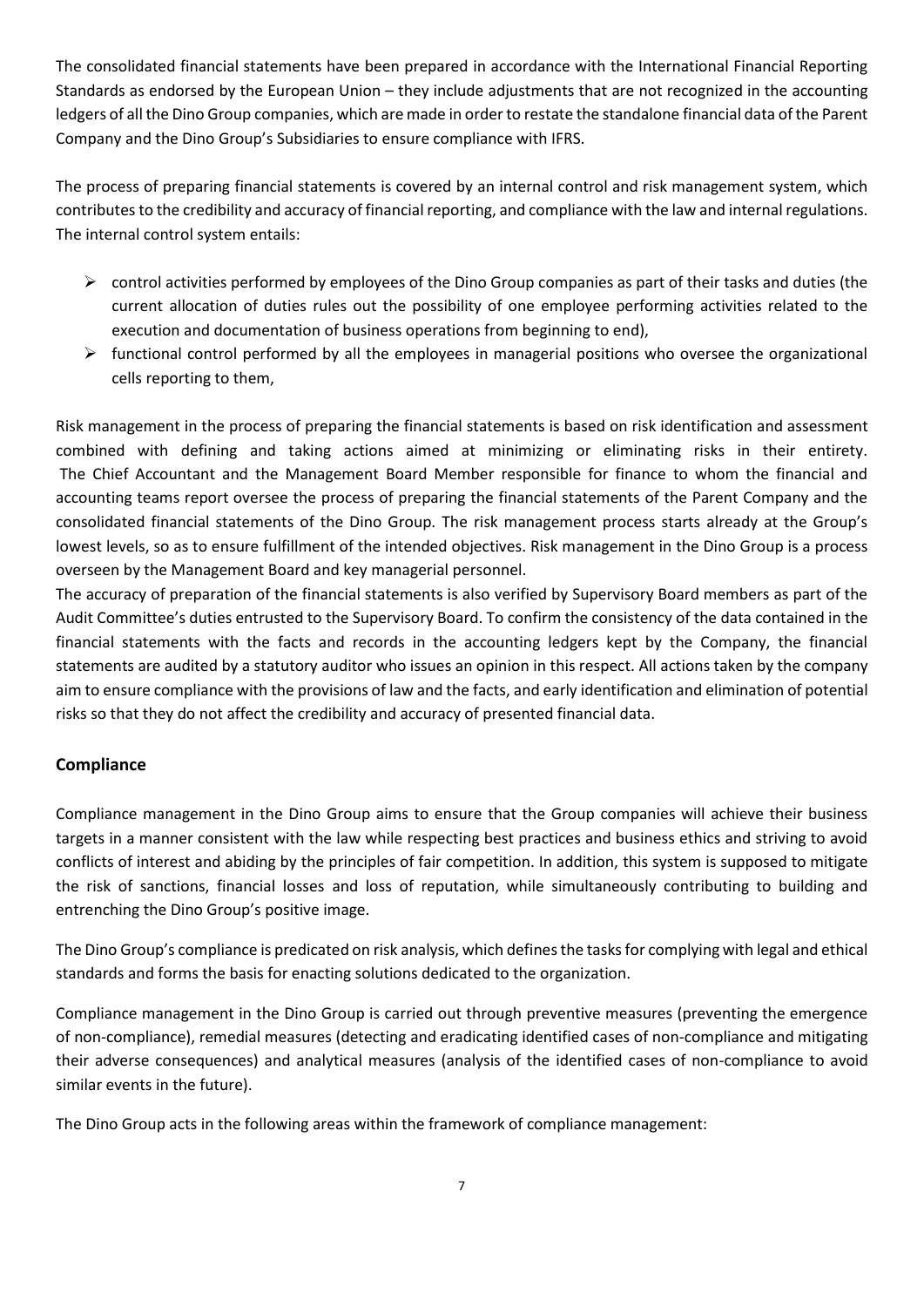- monitoring the regulatory environment for business processes, evaluating and analyzing companies' compliance risk with the laws, guidelines, internal regulations and standards,
- coordinating the process of creating, implementing and updating internal regulations in the Company,
- monitoring the observance of standards embraced in internal regulations and compliance management,
- controlling compliance between the operations of organizational cells and the Company's internal decisions and regulations,
- delivering training to employees.

## **Internal audit**

DINO POLSKA S.A. has a separate department responsible for internal audit. Internal audit in the Company is an independent and objective activity to ensure, advise and support the Group in achieving its intended goals by regularly and consistently improving the effectiveness of management. The audit function follows the guidelines of the Institute of Internal Auditors. It involves a regular and structured assessment of processes: risk management, control and organizational governance and it contributes to their improvement. Internal audit may span all aspects of the Group's business.

**4. Assessment of the Company's application of corporate governance rules and how it has fulfilled its reporting duties pertaining to their application as set forth in the Stock Exchange Regulations and the provisions of law pertaining to current and periodic information transmitted by securities issuers, along with information regarding the actions the Supervisory Board took to carry out this assessment as referred to in Standard 2.11.4 of Best Practices,**

## **Evaluation of the Company's application of corporate governance standards:**

In the 2021 financial year DINO POLSKA S.A. applied the corporate governance standards set forth in the "Best Practices of WSE Listed Companies 2021" constituting an attachment to Resolution No. 13/1834/2021 adopted by the Supervisory Board of Giełda Papierów Wartościowych w Warszawie S.A. (Warsaw Stock Exchange) on 29 March 2021. In accordance with standard 1. of the "Best Practices of WSE Listed Companies 2021", DINO POLSKA S.A. publishes information on its website at www.grupadino.pl in the "Corporate Governance" section of the "About Dino Polska" tab on the status of the application by the Company of recommendations and standards included in the "Best Practices of WSE Listed Companies 2021".

According to the present state of affairs regarding the application of the Best Practices, the Company does not apply 8 standards: 1.4., 1.4.2., 2.1., 2.2., 2.11.6., 4.1., 4.3. and 5.3.

**Standard 1.4:** "To ensure proper communication with stakeholders regarding the adopted business strategy, a company publishes information on its website regarding the tenets of its strategy, the measurable objectives, especially long-term objectives, planned activities and progress in their achievement as specified with the help of financial and non-financial metrics."

The Company has a long-term growth strategy published on its website. In this strategy, however, the Company has not defined precise long-term goals. Having regard for its current phase of dynamic growth, the highly competitive market on which it operates, the changes transpiring on this market and the frequent changes in the legal environment, this gives the Company extensive flexibility in adapting to the evolving business conditions while enhancing its competitive resilience. The Company is of the opinion that in the foregoing circumstances the most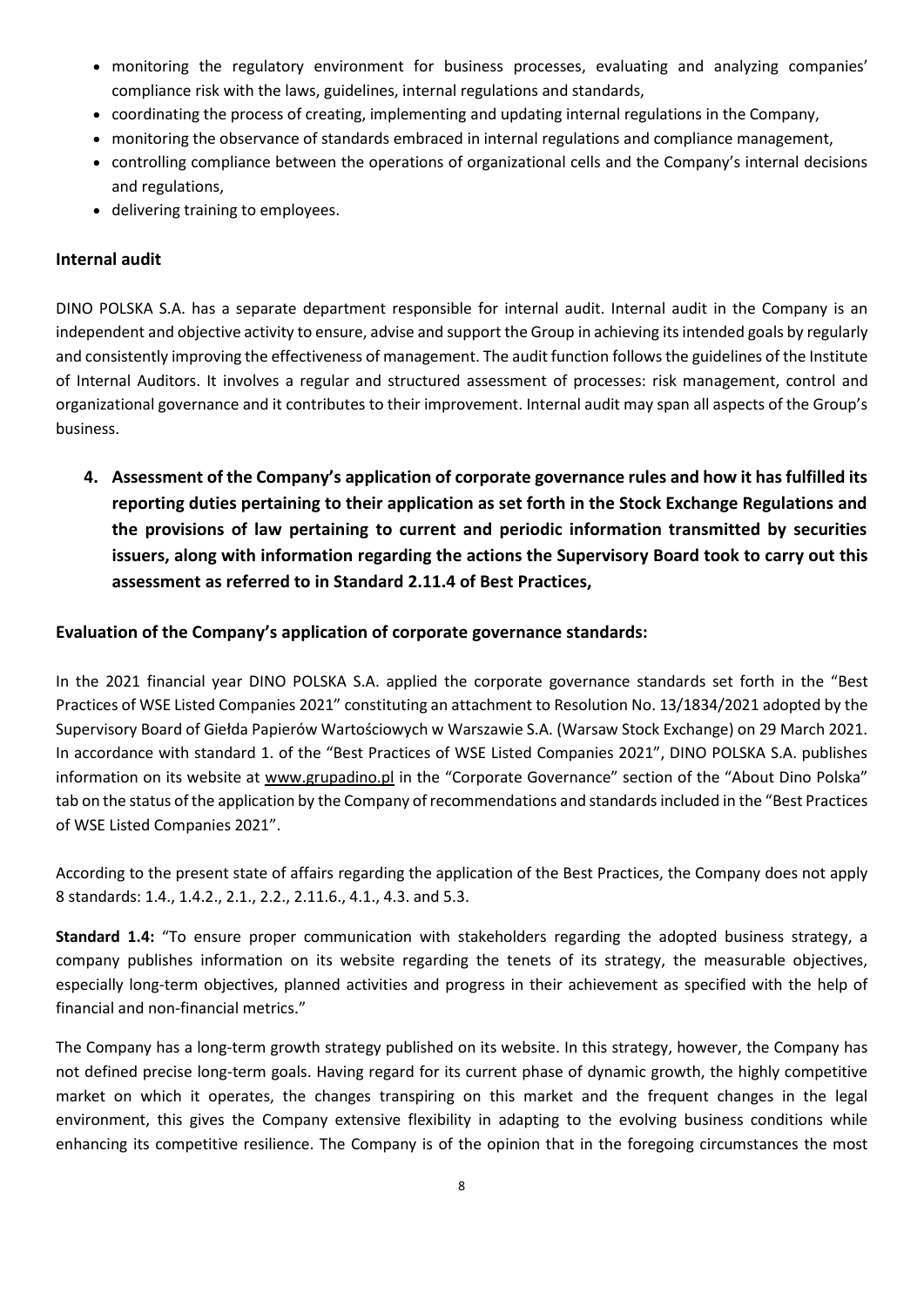effective way to grow the company's value is to blend its long-term strategy identifying the key growth areas with the process of defining annual objectives aligned to the strategy to be achieved by its employees.

**Standard 1.4.2:** "Information on the ESG strategy should present among other things the equality ratio for pay paid to employees calculated as the percentage difference between the average monthly salary (including bonuses, awards and other allowances) received by women and men for the last year, and present information regarding the actions taken to eliminate any inequalities along with a statement of the related risks and the time horizon over which the plan is to reach equality."

The Company takes care that all employees have equal access to professional development opportunities and receive equal pay for equal work. There is a standard base salary scale that is identical for women and men to eliminate the pay gap problem in the Company's various business areas. In turn, bonuses and awards are paid according to the completed tasks and therefore they may vary among employees. In one area of its business the Company applies an employee remuneration system based on piece work. Its principles are identical for all employees. Pay under this system hinges on the quantity of work done and therefore pay may vary by employee. Accordingly, in the Company's opinion, the salary equality ratio encompassing bonuses, awards and other allowances is not the right ratio to evaluate equal pay for the Company's employees.

**Standard 2.1:** "The Company should have a diversity policy for the management board and the supervisory board adopted by the supervisory board or shareholder meeting, respectively. The diversity policy lays down the objectives and criteria for diversity, among others, in areas such as gender, education, expert knowledge, age and professional experience; it also specifies the deadline for, and the method of, monitoring the execution of these objectives. In terms of gender differentiation the prerequisite for ensuring diversity in the company's corporate bodies is for the minority to hold a share of no less than 30% in a given corporate body."

The Company pays attention to building a diverse composition in its Management Board and Supervisory Board; however, it does not have a formalized diversity policy applicable to these corporate bodies. The Shareholder Meeting and the Supervisory Board elect the members of the Supervisory Board and the Management Board based on their competences and experience, notwithstanding their age, gender, education and other attributes. The composition of the Company's corporate bodies is shaped in the way that is most closely aligned to the execution of its business objectives based on candidates selected from among the Company's employees (in the case of the Management Board).

**Standard 2.2:** "Decision-makers involved in the selection of the company's management board or supervisory board members should provide for the comprehensiveness of these corporate bodies by choosing people to join them who ensure diversity, making it possible, among other things, to achieve the target minimum percentage held by a minority at a level of no less than 30% in accordance with the targets specified in the adopted diversity policy referred to in standard 2.1."

The Shareholder Meeting and the Supervisory Board elect the members of the Supervisory Board and the Management Board based on their competences and experience, notwithstanding their age, gender, education and other attributes. The composition of the Company's corporate bodies is shaped in the way that is most closely aligned to the execution of its business objectives based on candidates selected from among the Company's employees (in the case of the Management Board). On the date of publication of this information the composition of the Management Board satisfies the criterion pertaining to the share of gender differentiation. This criterion is not satisfied by the Company's Supervisory Board.

**Standard 2.11.6:** "In addition to the activities ensuing from the regulations of law, once a year the Supervisory Board draws up and prepares an annual report for the ordinary shareholder meeting to approve. The report discussed above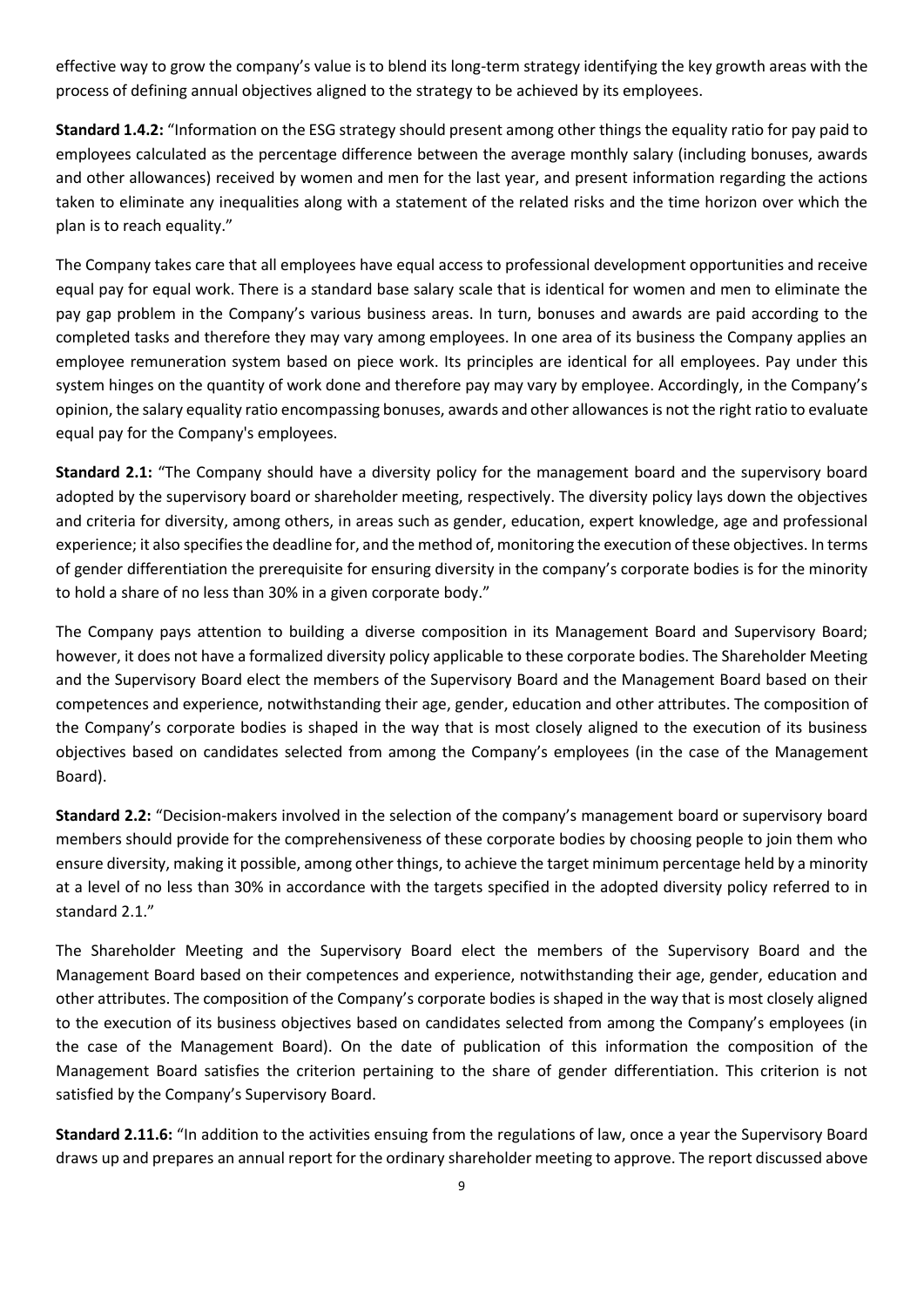contains information regarding the progress in the diversity policy in the management board and the supervisory board, including the achievement of the objectives referred to in standard 2.1."

The standard is not applied in connection with the fact that the Company does not apply standard 2.1.

**Standard 4.3:** "The Company provides for a generally available broadcast of the shareholder meeting in real time. The Company does not plan to broadcast the shareholder meeting in real time because of the additional costs and organizational resources it would have to devote to this undertaking. Nevertheless, the Company will consider transmitting the Shareholder Meeting, if its shareholders report such a need."

**Standard 5.3:** "No shareholder should be privileged in respect of other shareholders in terms of transactions with related entities. This also pertains to transactions executed by company shareholders with entities belonging to the group."

The Company expresses its support for the foregoing standard. However, it cooperates with a single general contractor related to the Company's major shareholder in the area involving the expansion of its store network. The Company is not thinking about changing this model. In the past the Company cooperated with many entities operating in the construction industry and based on its experience it deemed that close cooperation with a single credible entity sharing the same goals as the Company is a key condition for the dynamic and effective rollout of the store network. To mitigate the operating risk associated with cooperating with a related party, the following mechanisms are employed: i) the Company regularly collects information regarding other entities operating in the construction industry and analyzes the costs of store construction services; ii) cooperation with the general contractor is conducted on the basis of a long-term master agreement that standardizes the costs of store construction and ensures the constancy of the conditions of cooperation over its term of validity (the current master agreement is valid until 30 June 2025); and iii) the Company's Articles of Association stipulate that the consent of the majority of the independent Supervisory Board members participating in a meeting must be given to make changes to significant agreements involving related parties.

# **Assessment of fulfilling reporting duties pertaining to their application as set forth in the Stock Exchange Regulations and the provisions of law pertaining to current and periodic information transmitted by securities issuers:**

In performance of the obligations set forth in § 70 Section 6 Item 5 of the Regulation issued by the Minister of Finance on 29 March 2018 on the Current and Periodic Information Transmitted by Securities Issuers and the Conditions for Recognizing the Information Required by the Regulations of a Non-Member State as Equivalent, DINO POLSKA S.A. included a representation on the application of the corporate governance principles in the 2021 financial year in the Management Board's Report on the Activity of DINO POLSKA and the Dino Group in the 2021 financial year, as a separate part of that Report. The Supervisory Board discussed with the Management Board the corporate governance principles used by the Company, familiarized itself with the statement of DINO POLSKA S.A. on the application of corporate governance principles in the 2021 financial year included in the Company's annual report for the 2021 financial year and with the Information on the status of application of recommendations and standards included in the "Best Practices of WSE Listed Companies 2021" published on the Company's website and with the statutory auditor's opinion about the statement on the application of corporate governance principles included in the independent statutory auditor's report on the audit of the financial statements of DINO POLSKA S.A. for the 2021 financial year. The Supervisory Board believes that in the 2021 financial year the Company fulfilled its reporting duties pertaining to the application of corporate governance principles set forth in the Stock Exchange Regulations and the provisions of law pertaining to current and periodic information submitted by securities issuers, in a correct, accurate and complete manner.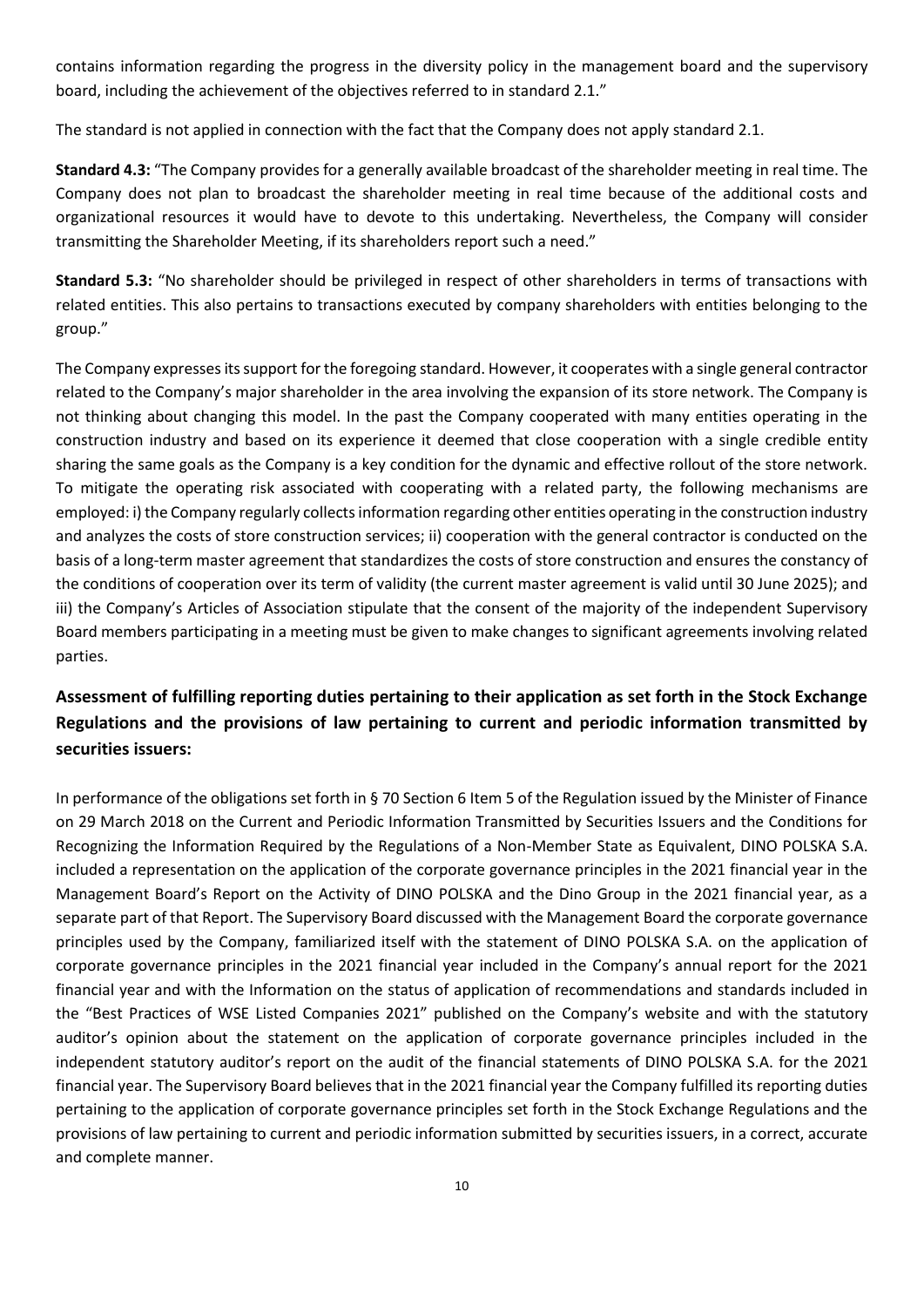**5. Evaluation of the justification for the expenditures incurred by the Company and its Group to support culture, sports, charitable institutions, media, social organizations, trade unions, etc. as referenced in standard 2.11.5 of Best Practices.**

Based on the information from the Company's Management Board the Supervisory Board has determined that in 2021 charitable and sponsoring activity was conducted in the following areas:

- 1. material assistance was given to institutions whose profile of activity is convergent with the statutory goals of the Dino – Najbliżej Ciebie Foundation and financial assistance was given to persons who are chronically ill or who have suffered during natural disasters;
- 2. financial aid was given to treatment centers in connection with the persisting COVID-19 pandemic;
- 3. actions were taken to improve the social infrastructure of townships.

These actions were conducted unilaterally and with the support of the DINO Najbliżej Ciebie Foundation, which holds the status of a public benefit organization.

In 2021 the DINO Group made donations totaling PLN 3,652 thousand. The DINO Group donated a total of PLN 2,891 thousand to hospitals to fight COVID-19. It donated PLN 46 thousand to the DINO Najbliżej Ciebie Foundation. Otherwise, i.e. donations totaling PLN 715 thousand were given to other entities, including public benefit organizations, among other things, to improve the social infrastructure of townships and for activities to enhance security.

The Company conducted a transparent policy to communicate its charitable and sponsoring activities by publishing information on its current activity and an annual summary in the Report on the Activity of Dino Polska S.A. and the Dino Polska Group in 2021 and in reports published pursuant to the Act of 29 July 2005 on Public Offering and the Terms and Conditions for Introducing Financial Instruments to an Organized Trading System and on Public Companies. The foregoing information allows one to state that the charitable and sponsoring activities of the Company and the Dino Group were conducted in a rational manner while taking into consideration social needs. In the opinion of the Supervisory Board, the expenditures incurred in this charitable and sponsoring activity are justified, and these activities correlate well with the values embraced by the Company and fully reflect the Dino Group's commitment to helping the most needy persons.

# **6. Information regarding the progress in the diversity policy in the Management Board and the Supervisory Board, including the achievement of the objectives referred to in Standard 2.11.6. of the Best Practices.**

The Company pays attention to building a diverse composition in its Management Board and Supervisory Board; however, it does not have a formalized diversity policy applicable to these corporate bodies. The Shareholder Meeting and the Supervisory Board elect the members of the Supervisory Board and the Management Board based on their competences and experience, notwithstanding their age, gender, education and other attributes. The composition of the Company's corporate bodies is shaped in the way that is most closely aligned to the execution of its business